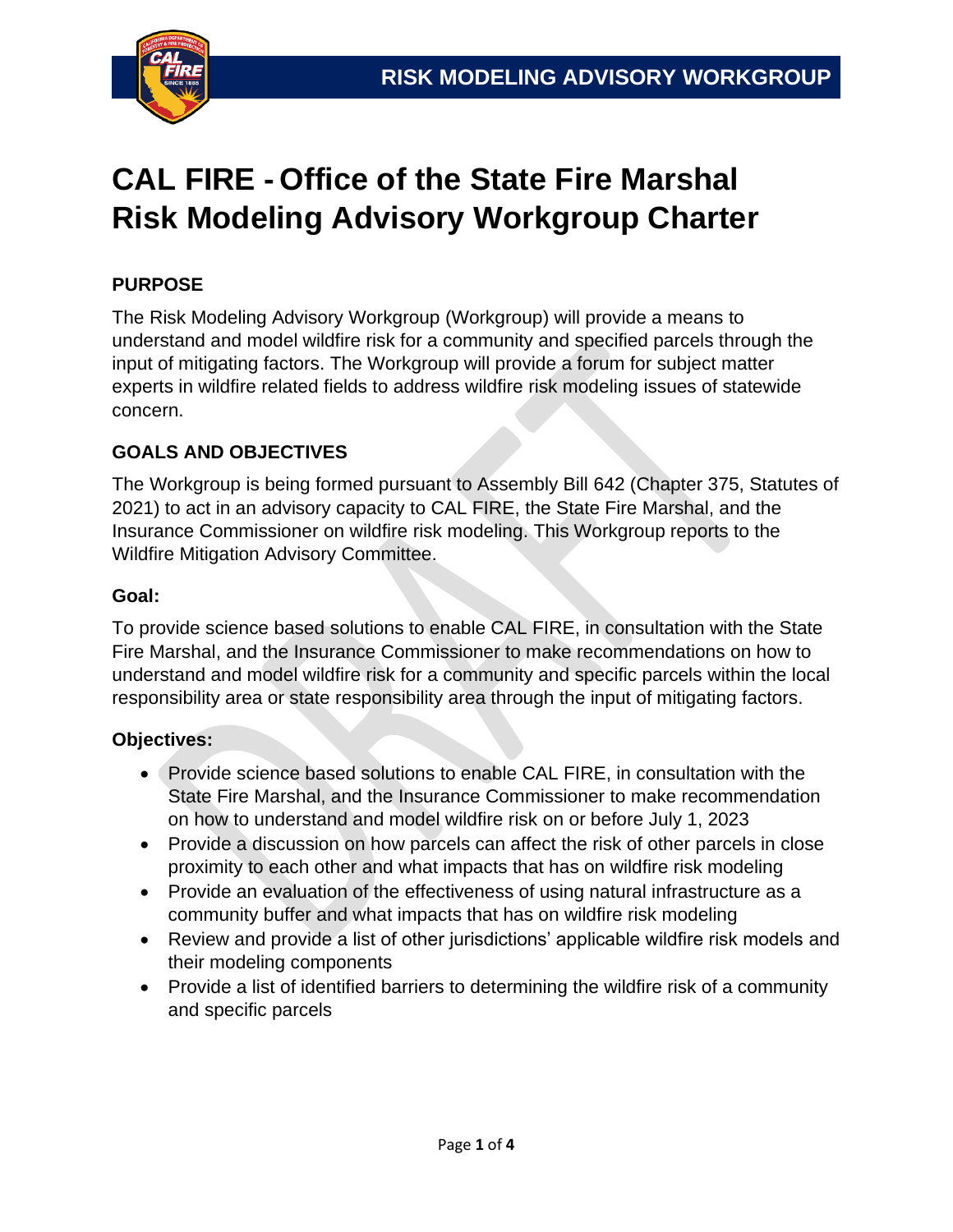

#### **WORKGROUP MEMBERSHIP**

Members of the Workgroup shall be all of the following:

- The State Fire Marshal, or their designee
- The Director of Emergency Services, or their designee
- The Insurance Commissioner, or their designee
- The Director of State Planning and Research, or their designee
- The Director of Housing and Community Development, or their designee
- A representative from insurers that has appropriate expertise in wildfire risk modeling, such as exposure measurement, risk modeling, and actuarial expertise, to be appointed by the department
- A representative from an insurance research organization that has appropriate expertise in wildfire risk modeling, such as exposure measurement, risk modeling, and actuarial expertise, to be appointed by the department
- A fire chief representative, to be appointed by the department in consultation with the California Fire Chiefs Association and the Fire Districts Association of **California**
- A fire prevention officer representative, to be appointed by the department in consultation with the California Fire Chiefs Association and the Fire Districts Association of California
- A representative from the California Professional Firefighters, to be appointed by the department
- A representative from the California Fire Science Consortium, to be appointed by the department
- A representative from the California Building Industry Association, to be appointed by the department
- A representative from a rural city or county of local government, to be appointed by the department
- A representative from a local government, to be appointed by the department

The State Fire Marshal may decide to add any other appropriate stakeholders, including representatives from local governmental agencies.

The chairperson of the Committee shall be the State Fire Marshal, or the State Fire Marshal's designee. The vice chairperson of the advisory workgroup shall be the person filling the fire chief representative position.

The appointed members of the advisory workgroup shall serve at the pleasure of the department. The members of the Workgroup shall serve without compensation, but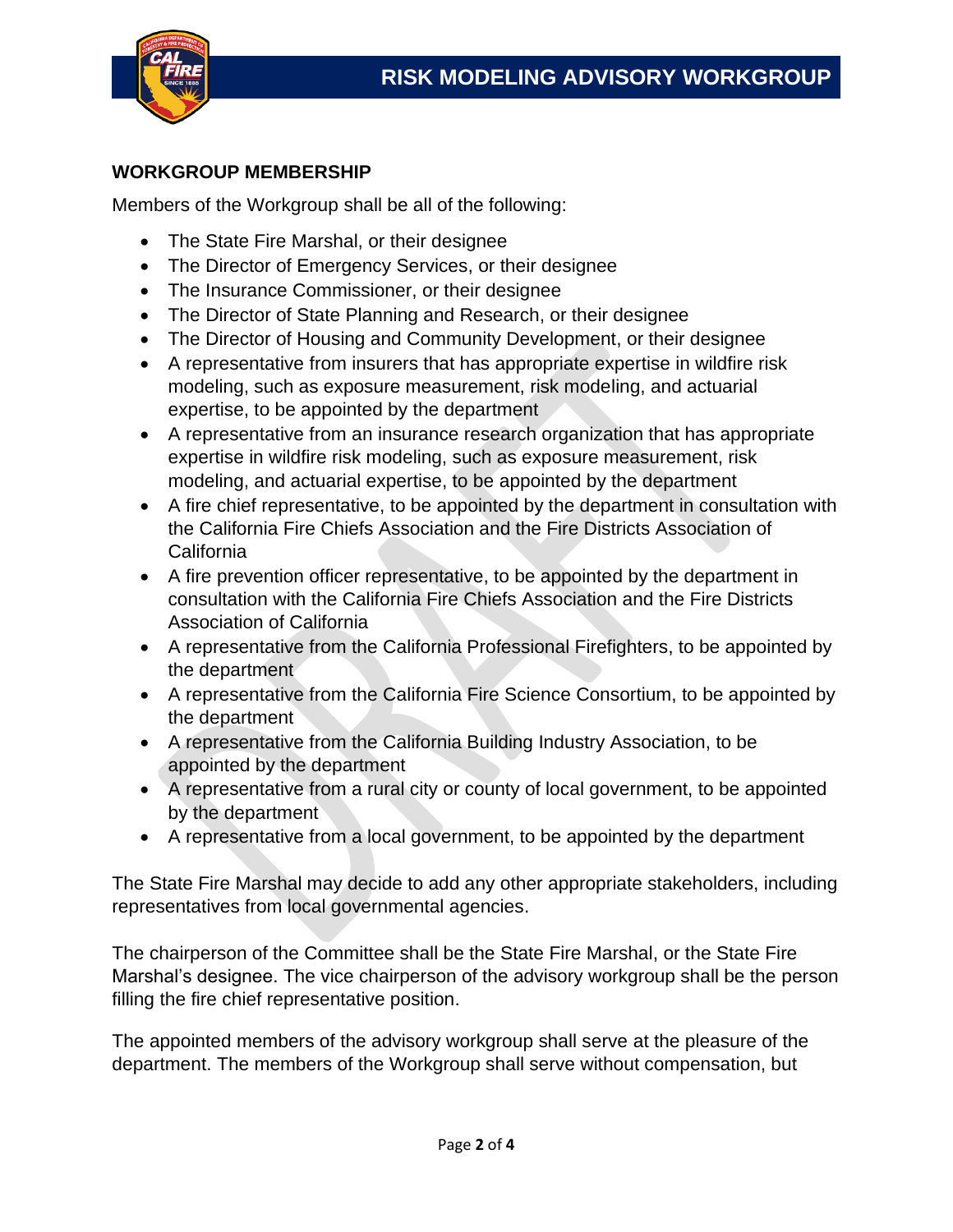

each member shall be reimbursed for their actual and necessary expenses incurred in the performance of their duties.

#### **MEETINGS**

- Schedule
	- $\circ$  The Committee shall meet on the first Tuesday of each month. If the meeting lands on a holiday, the Committee shall postpone and meet on the subsequent Tuesday.
- Location
	- o Meetings shall be regularly scheduled in Sacramento
	- o Meetings may be scheduled throughout the state on an as-needed basis
- Meetings will not be cancelled without cause

In order to ensure consistency and transparency, the following Roberts Rules of Order shall be adhered to:

- An approved published agenda,
- Meeting minutes,
- A quorum,
- Motions and seconds, and
- Voting requirements (including requests for roll call voting).

Rules for recognition and timelines for debate will be suspended unless specifically enacted by the membership.

Meetings may be rescheduled if the Committee is unable to meet a quorum.

A motion will be passed by a simple majority of the entire voting membership.

All members, voting and non-voting, may submit informational, discussion, and/or action items for the agenda prior to the meeting. Agenda items will take precedent and nonagenda items may be transacted upon if time permits.

### **COMMITTEE PROTOCOL**

- The Committee shall comply with Bagley-Keene Open Meeting Act
- Only items listed on the published agenda as "Motion Required" may be acted upon
- The Committee chair has the authority to set time limits on any agenda item